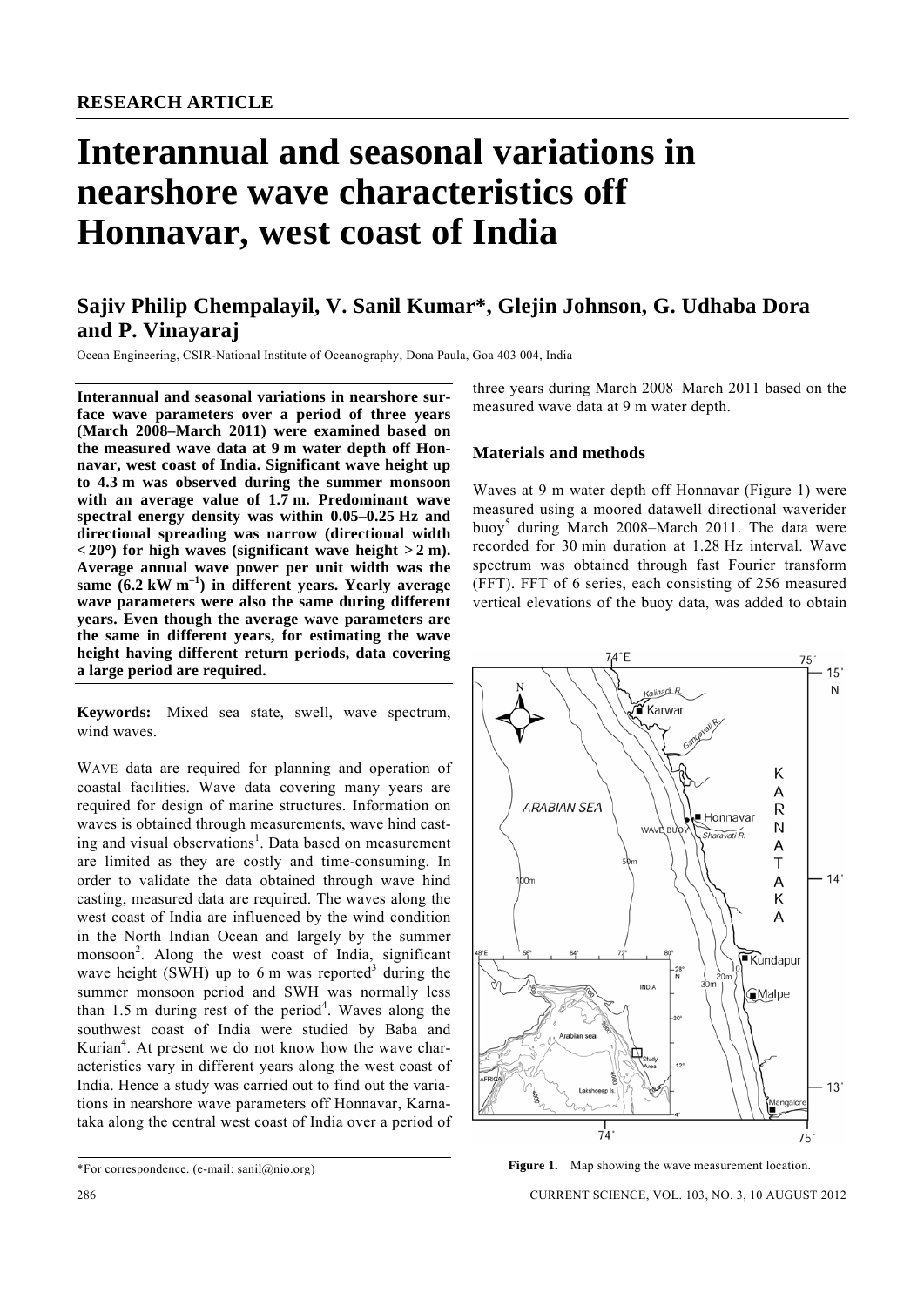the spectra. The high frequency cut-off was set at 0.58 Hz and the resolution was 0.005 Hz. SWH and mean wave period (MWP) were obtained based on spectral analysis. The period corresponding to the maximum spectral energy is referred as spectral peak period  $(T_p)$  and is estimated from the wave spectrum. The sea and swell from the measured data were separated by the method described by Portilla *et al.*<sup>6</sup>. Mean wave direction (MWD) and circular RMS spreading (directional width) were estimated<sup>7</sup>. Maximum wave height (MWH) was estimated from the 30-min time series vertical elevation data of the buoy and the corresponding wave period was  $T_{H\text{max}}$ . Other parameters obtained were spectral peakedness parameter  $(Q_p)$ , spectral width parameter based on spectral analysis  $(\varepsilon)$  and the maximum spectral energy.

 Reanalysis data of zonal and meridional components of wind speed at 6 h intervals from NCEP/NCAR $<sup>8</sup>$  were</sup> obtained for the point  $(12.5^{\circ}N; 72.5^{\circ}E)$  close to the study area to know the influence of wind on waves. These data are provided by the NOAA–CIRES Climate Diagnostics Center, Boulder, Colarado, USA at http://www.cdc.noaa. gov/.

#### **Results and discussion**

Over an annual cycle, except during the summer monsoon period (June to September), the average SWH was less than 1 m (Figure 2). SWH up to 4.3 m was observed during the summer monsoon with an average value of 1.7 m. Variations in monthly average SWH in a particular month during different years were less than 10%, except during June. The large variation in SWH during June in different years was due to the low wave activity in 2009 resulting from the delayed monsoon compared to other years. Maximum value (4.3 m) of SWH was in July 2009 and was 15% higher than the maximum value of SWH during 2008 and 2010 (Figure 3). Even though the highest value of SWH was different, the yearly average SWH during different years was the same, i.e. around 1 m. During 10% of the time in a year SWH was more than 2 m. The maximum value of MWH of 7 m was observed in July 2009. The annual average MWH was the same (1.6 m) in different years. The high SWH during November 2009 was due to the cyclonic storm named 'Phyan'<sup>9</sup> which developed over the southeastern Arabian Sea.



**Figure 2.** Average value of (*a*) significant wave height; (*b*) mean wave period and (*c*) mean wave direction in different months during 2008– 2010.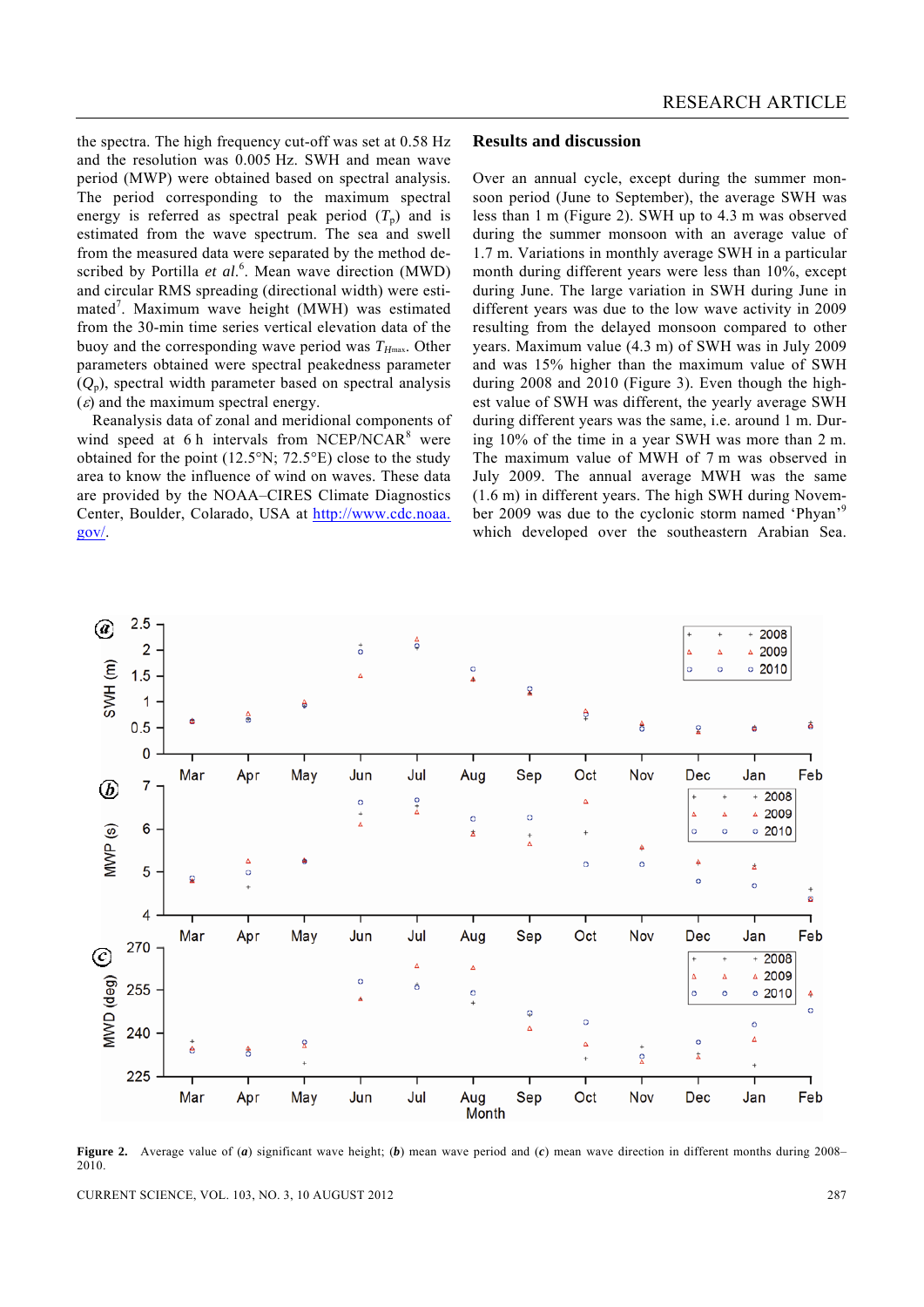

**Figure 3.** Maximum value of (*a*) significant wave height and (*b*) maximum wave height in different months during 2008–2010.

During this cyclone period, SWH increased from 0.5 to 2.8 m and MWP decreased from 8 to 5 s indicating the transition from swell to sea. MWP varied from 3 to 9 s with an average value of 6 s during the monsoon period. An earlier study<sup>4</sup> shows that the maximum breaker height observed in each year at Alleppey, southwest coast of India during 1981–1984 does not show any significant variation (2.9–3.3 m).

 The coastline at Honnavar is inclined 17° to the west (Figure 1) with the depth contours aligned approximately parallel to the coastline. The depth contours of 20, 50 and 100 m occur at 9, 41 and 99 km off Honnavar. The average MWD during the monsoon was 253° and was similar during all the three years. Wave direction of 253° indicates that the wave crest was parallel to the coastline. Even though the coast is exposed to seasonally reversing monsoon winds, due to the westerly winds close to the coast during the southwest monsoon period, the waves are approaching perpendicular to the coast. The MWD during pre-monsoon is 239° and that during the postmonsoon is 235°.

 Maximum spectral energy density was highest  $(37.2 \text{ m}^2 \text{ Hz}^{-1})$  during 2009 and was 30% higher than the maximum value  $(28 \text{ m}^2 \text{ Hz}^{-1})$  during other years (Figure 4). The annual average maximum spectral energy density was the same ( $\approx 2 \text{ m}^2 \text{ Hz}^{-1}$ ) during different years. Maximum spectral energy density during monsoon was much higher (up to 37 m<sup>2</sup> Hz<sup>-1</sup>) than that (<5 m<sup>2</sup> Hz<sup>-1</sup>) during the other periods. In an annual cycle, spread of spectral energy to higher frequencies (0.15–0.25 Hz) was predominant during May because the winds along the study region have a distinct signal due to sea breeze during premonsoon period<sup>10</sup> and this makes the sea during this part of the year stand out from the swell. Wave conditions in the nearshore waters will be influenced by sea/land

breeze. The horizontal extent of the sea/land breeze circulation<sup>11</sup> over the Arabian Sea is observed up to about 80– 100 km. Off Goa coast, during February–April, the seaward extent of the sea breeze<sup>12</sup> was about 180 km. As the measurement location was around 3 km from the coast, the sea breeze and land breeze can influence the wave parameters. The sea and land breeze effects were more during February–April and hence the percentage of sea wave was maximum  $($ >65%) in February. Significant influence of sea breeze on the wave parameters could not be observed during the monsoon period because during the summer monsoon (May–September), the wind field is dominated by the large-scale atmospheric circulation and the winds are westerly (inshore) along the west coast of India. Also, there is practically no land or sea breeze when the monsoon is active, but a weak land- and seabreeze system develops during a break in the monsoon<sup>13</sup>. The percentage of spectral energy beyond the frequency range 0.05–0.25 Hz varied from 2 to 12 with an average value of 6 for high waves  $(SWH > 2 m)$  and beyond the frequency range of 0.04–0.35 Hz, the average percentage of spectral energy was 0 to 5 with an average value of 2. The study indicates that the predominant wave energy was within 0.05–0.25 Hz when SWH was more than 2 m. Also, the wave spectra were narrow-banded when SWH was more than 2 m. For moderate  $(1 \leq SWH \leq 2 m)$  and small (SWH  $\leq 1$  m) waves, the spread of spectral energy to low and high frequency was more with 17% of the spectral energy beyond frequency range 0.05–0.25 Hz, whereas the percentage of spectral energy beyond 0.04–0.35 Hz was around 7%. In the beginning of the monsoon, the spectral peak was around 0.12–0.13 Hz and it shifted towards lower frequencies (0.07–0.09 Hz) during the peak monsoon period. The shifting of peak frequency towards the lower frequency is recognized as one of the wave growth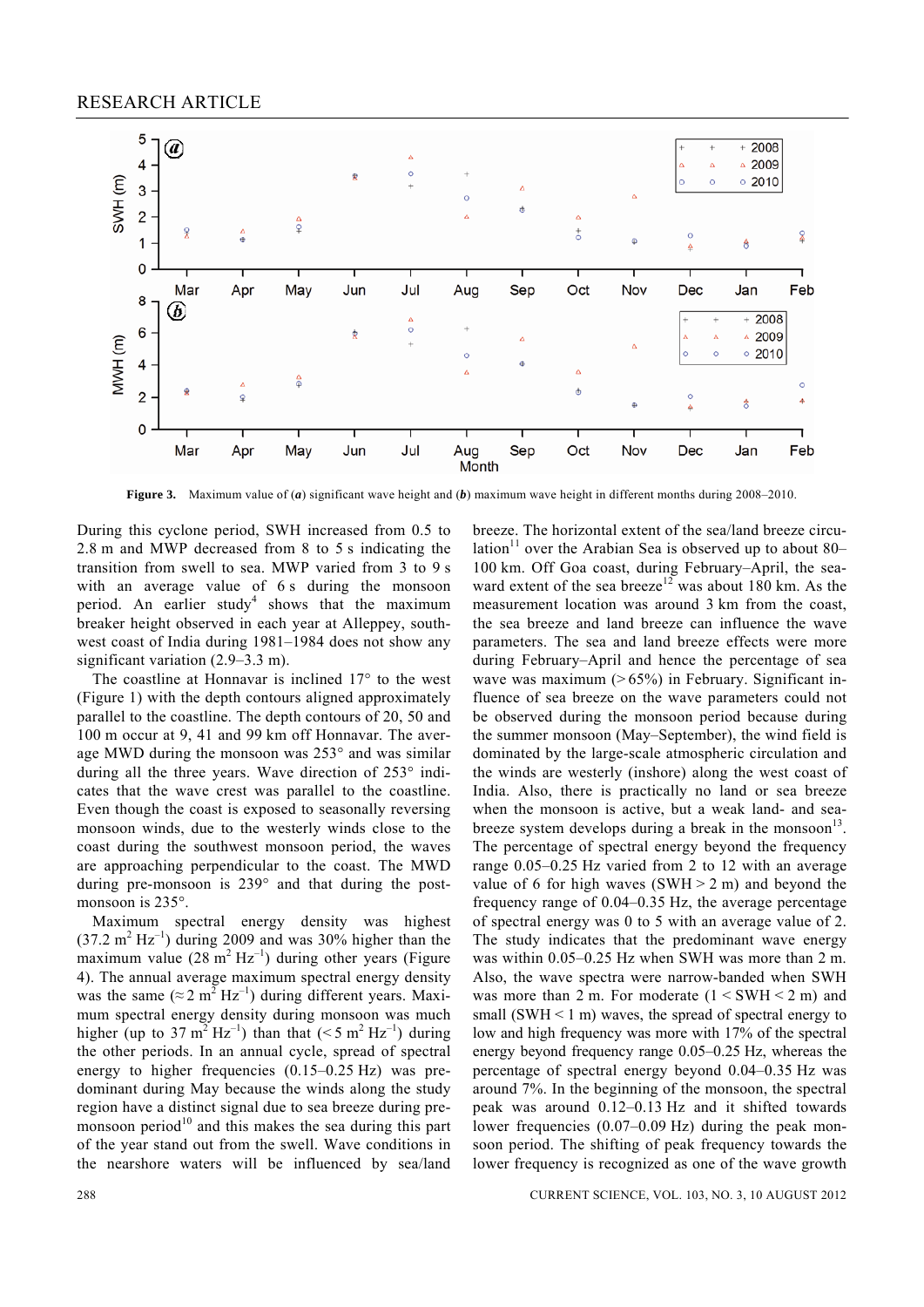

**Figure 4.** Variation of maximum wave spectral energy density ( $E_{\text{max}}$ ) with significant wave height during different years.



**Figure 5.** Variation of (*a*) peak frequency and percentage of (*b*) long-period waves; (*c*) intermediate period waves and (*d*) short-period waves during 2010.

characteristics<sup>14</sup>. Contribution to the wave field initially is from the region closer to the coastline, but as time progresses swells from the region farther off start contributing.

Wave spectral energy is divided into three bands<sup>15</sup>, i.e. (i) short period (wave period,  $T < 6$  s, is dominated by local seas), (ii) long period  $(T > 12$  s, results primarily from swell) and (iii) intermediate period  $(6 \le T \le 12 \text{ s}$ ,

CURRENT SCIENCE, VOL. 103, NO. 3, 10 AUGUST 2012 289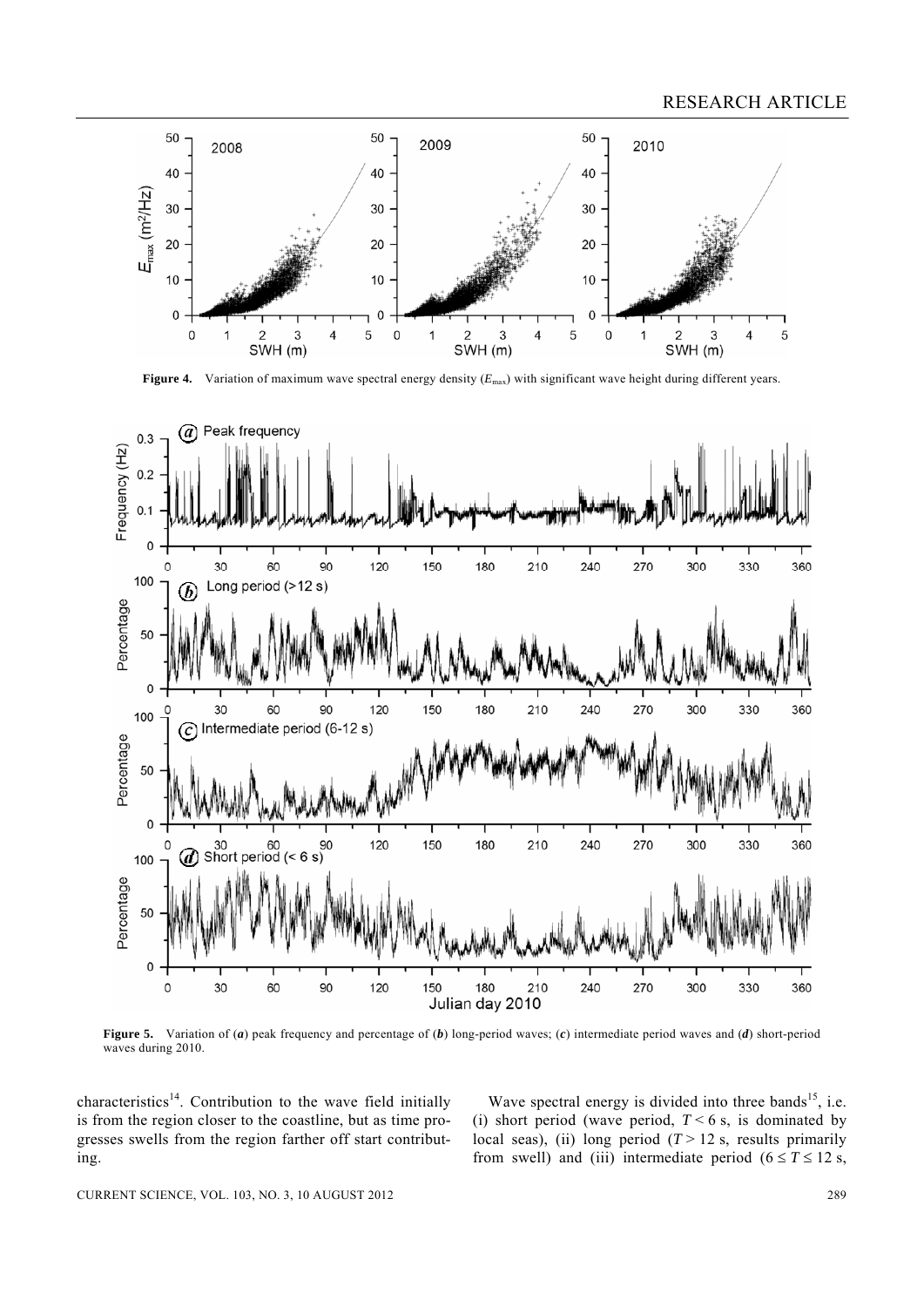### RESEARCH ARTICLE

|               | Table 1. Average value of wave statistical parameters in different months |        |        |                 |               |           |            |             |               |             |
|---------------|---------------------------------------------------------------------------|--------|--------|-----------------|---------------|-----------|------------|-------------|---------------|-------------|
| Month         | SWH(m)                                                                    | MWH(m) | MWP(s) | $T_{\rm p}$ (s) | $T_{Hmax}(s)$ | MWD (deg) | <b>SWP</b> | $Q_{\rm p}$ | Swell $(\% )$ | Sea $(\% )$ |
| Mar 08        | $0.7\,$                                                                   | $1.0$  | 4.8    | 12.4            | 9.6           | 237       | 0.62       | 1.8         | 44            | 56          |
| Apr 08        | 0.7                                                                       | 1.0    | 4.7    | 13.8            | 10.3          | 234       | 0.65       | 1.6         | 46            | 54          |
| May 08        | 0.9                                                                       | 1.4    | 5.3    | 13.8            | 10.4          | 230       | 0.66       | 1.5         | 61            | 39          |
| <b>Jun 08</b> | 2.1                                                                       | 3.2    | 6.4    | 11.2            | 9.5           | 252       | 0.55       | 1.9         | 73            | 27          |
| <b>Jul 08</b> | $2.0\,$                                                                   | 3.1    | 6.5    | 10.9            | 9.4           | 257       | 0.52       | 1.9         | 75            | 25          |
| Aug 08        | 1.4                                                                       | 2.1    | 5.9    | 11.4            | 9.0           | 251       | 0.55       | 1.7         | 70            | 30          |
| Sep 08        | 1.2                                                                       | 1.8    | 5.9    | 11.6            | 9.4           | 246       | 0.58       | 1.8         | 68            | 32          |
| Oct 08        | 0.7                                                                       | 1.0    | 5.9    | 12.2            | 10.8          | 231       | 0.66       | 2.1         | 72            | $2\sqrt{8}$ |
| Nov 08        | 0.6                                                                       | 0.8    | 5.5    | 12.8            | 10.3          | 235       | 0.64       | 2.2         | 56            | 44          |
| Dec 08        | 0.4                                                                       | 0.7    | 5.2    | 12.6            | 9.9           | 233       | 0.67       | 2.1         | 60            | 40          |
| Jan 09        | 0.5                                                                       | 0.8    | 5.2    | 12.5            | 10.2          | 229       | 0.65       | 1.8         | 55            | 45          |
| Feb 09        | 0.6                                                                       | 0.9    | 4.6    | 9.6             | 7.3           | 253       | 0.51       | 1.8         | 31            | 69          |
| Mar 09        | 0.6                                                                       | 1.0    | 4.8    | 12.2            | $8.8\,$       | 235       | 0.59       | 1.5         | 41            | 59          |
| Apr 09        | $0.8\,$                                                                   | 1.2    | 5.3    | 12.8            | 10.3          | 235       | 0.65       | 1.8         | 54            | 46          |
| May 09        | 1.0                                                                       | 1.5    | 5.3    | 12.1            | 9.3           | 236       | 0.60       | 1.7         | 56            | 44          |
| Jun 09        | 1.5                                                                       | 2.3    | 6.1    | 10.9            | 9.0           | 252       | 0.54       | 1.9         | 70            | 30          |
| Jul 09        | 2.2                                                                       | 3.4    | 6.4    | 11.6            | 9.7           | 264       | 0.55       | 1.9         | 74            | 26          |
| Aug 09        | 1.5                                                                       | 2.2    | 5.9    | 9.8             | 8.6           | 263       | 0.52       | 2.0         | 71            | 29          |
| Sep 09        | 1.2                                                                       | 1.8    | 5.7    | 12.8            | 9.7           | 242       | 0.59       | 1.7         | 62            | 38          |
| Oct 09        | $0.8\,$                                                                   | 1.3    | 6.6    | 12.7            | 11.3          | 237       | 0.65       | 2.5         | 73            | 27          |
| Nov 09        | 0.6                                                                       | 0.9    | 5.6    | 12.0            | 10.0          | 230       | 0.63       | 2.1         | 61            | 39          |
| Dec 09        | 0.4                                                                       | 0.6    | 5.3    | 11.9            | 9.3           | 232       | 0.63       | 1.9         | 53            | 47          |
| Jan 10        | 0.5                                                                       | 0.8    | 5.1    | 13.6            | 10.2          | 238       | 0.64       | 1.9         | 48            | 52          |
| Feb 10        | 0.6                                                                       | 0.8    | 4.4    | 11.4            | 7.3           | 254       | 0.54       | 1.7         | 30            | 70          |
| Mar 10        | 0.6                                                                       | 0.9    | 4.9    | 13.6            | 10.2          | 234       | 0.65       | 1.9         | 49            | 51          |
| Apr 10        | 0.7                                                                       | 1.0    | 5.0    | 13.4            | 10.6          | 233       | 0.66       | 1.8         | 52            | 48          |
| May 10        | 0.9                                                                       | 1.4    | 5.3    | 13.0            | 9.8           | 237       | 0.62       | 1.6         | 55            | 45          |
| Jun 10        | 2.0                                                                       | 3.0    | 6.6    | 11.1            | 9.6           | 258       | 0.54       | 2.0         | 75            | 25          |
| Jul 10        | 2.1                                                                       | 3.2    | 6.7    | 11.2            | 9.9           | 256       | 0.54       | 2.0         | 77            | 23          |
| Aug $10$      | 1.6                                                                       | 2.5    | 6.2    | 10.6            | 9.2           | 254       | 0.53       | 1.8         | 74            | 26          |
| Sep 10        | 1.3                                                                       | 1.9    | 6.3    | 10.9            | 9.2           | 247       | 0.54       | 1.8         | 73            | 27          |
| Oct 10        | $0.8\,$                                                                   | 1.2    | 5.2    | 10.3            | $8.0\,$       | 244       | 0.54       | 1.8         | 47            | 53          |
| Nov $10$      | 0.5                                                                       | 0.7    | 5.2    | 11.8            | 9.4           | 232       | 0.61       | 1.8         | 54            | 46          |
| Dec 10        | 0.5                                                                       | 0.8    | 4.8    | 11.5            | 8.5           | 237       | 0.59       | 1.8         | 47            | 53          |
| Jan 11        | 0.5                                                                       | 0.7    | 4.7    | 11.6            | 8.5           | 243       | 0.58       | 1.7         | 38            | 62          |
| Feb 11        | 0.5                                                                       | 0.8    | 4.4    | 10.9            | 7.7           | 248       | 0.55       | 1.7         | 35            | 65          |
| Mar 11        | 0.6                                                                       | 0.9    | 4.7    | 12.4            | 9.0           | 239       | 0.61       | 1.6         | 42            | 58          |

SWH, Significant wave height; MWH, Maximum wave height; MWP, Mean wave period; T<sub>p</sub>, Spectral peak period; T<sub>Hmax</sub>, Wave period corresponding to MWH; MWD, Mean wave direction; SWP, Spectral width parameter; *Q*p, Spectral peakedness parameter.

probably results from a mixture of local and regional wind forcing) and studied the contribution of the waves in these three categories in the annual data. Contribution of short-period waves was high (45%) during February– May than other periods indicating the influence of local wind on the wave height. Intermediate-period waves were high (60%) during the summer monsoon (Figure 5). During October–January, 73% of the time the waves were either short period or intermediate period.

 To identify the swell components from the measured data, the locally generated waves and swell were separated. The percentage of swells in the data was more than 70 during June–August in all years (Figure 6). During January–April, the percentage of seas was more than 50. During the summer monsoon period, the measured waves were predominantly swells arriving from the sector between 210° and 280°. The average of the MWD during the monsoon period was 253°. During pre-monsoon period the waves were predominantly from the directional sector between southwest and northwest. An earlier study<sup>16</sup> indicates that during the onset of summer monsoon waves in shallow waters off the west coast of India were mainly swells arriving from the south and southwest direction.

 Directional spreading indicates that the spectra were narrowest in the vicinity of the spectral peak and broader at both higher and lower frequencies consistent with previous observations<sup>17,18</sup>. The circular RMS spreading (directional width) parameter provides a measure of the energy spread around the mean direction of wave propagation. The directional width varied from 6° to 20° during the southwest monsoon period when SWH was more than 2 m. Directional width was  $10^{\circ} - 65^{\circ}$  during other periods when SWH was less than 1 m. The study indicates that directional spreading was narrow (directional width  $\langle 20^\circ \rangle$  for high waves (SWH  $> 2$  m; Figure 7 *a*). Scatter plot of wave power per unit width against MWD (Figure 7*b*) indicates that high wave power  $(>10 \text{ kW m}^{-1})$  was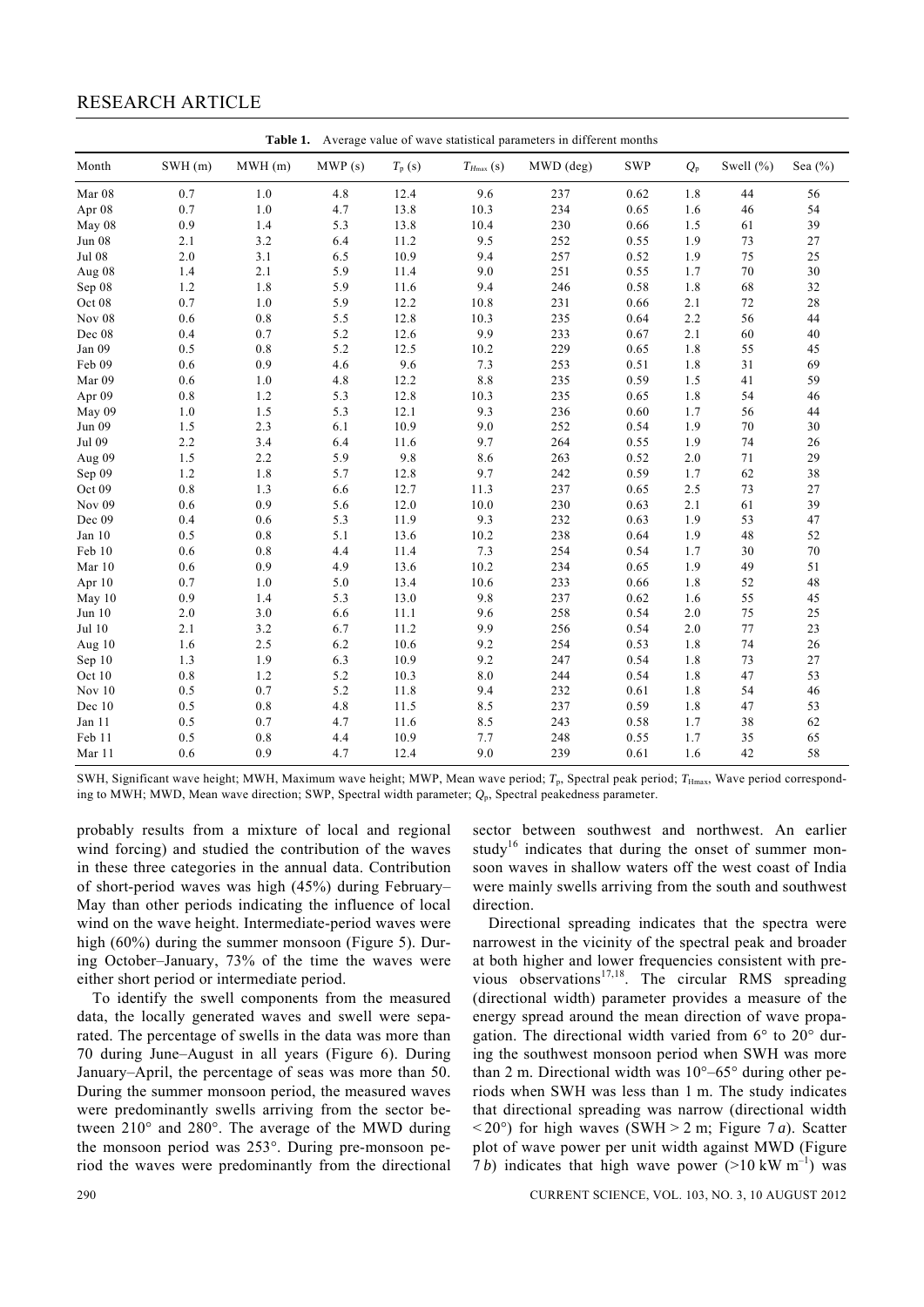

**Figure 7.** Scatter plot of (*a*) spreading parameter against significant wave height (SWM) and (*b*) mean wave direction against wave power during 2010.

from southwesterly waves  $(250^{\circ}-270^{\circ})$  and occurred during the southwest monsoon period. During other periods, the wave power was less than 10 kW  $m^{-1}$ . Average annual wave power was  $6.2 \text{ kW m}^{-1}$  and was the same in different years.

 Wave height having a specific return period, i.e. the design wave height is required while planning and designing the nearshore activities, and a number of methods are available to estimate the design wave height<sup>19</sup>. A study has been carried out to compare the values estimated based on monthly maximum SWH during 1-year period and that during 3-year period using Fisher Tippet-1 (Gumbel) and Weibull distributions<sup>19</sup>. It was found that the data correlation was good (correlation coefficient 0.95) for the Weibull distribution with shape parameter,  $k = 1$  and Gumbel distribution. The wave height having

CURRENT SCIENCE, VOL. 103, NO. 3, 10 AUGUST 2012 291

10-year return period based on 2008 data was 2–3% more than that based on 3-year period (2008–2010). The wave height having 10-year return period based on 2009 data was 11–12% more than that based on 3-year period (Table 2). The study indicates that even though the average wave parameters were the same in different years, for estimating the wave height having different return periods, data covering large period are required.

#### **Conclusions**

High SWH (up to 4.3 m) was observed during the summer monsoon with an average value of 2 m during June and July. Maximum spectral energy density during the monsoon was much higher (up to  $37 \text{ m}^2 \text{ Hz}^{-1}$ ) than that